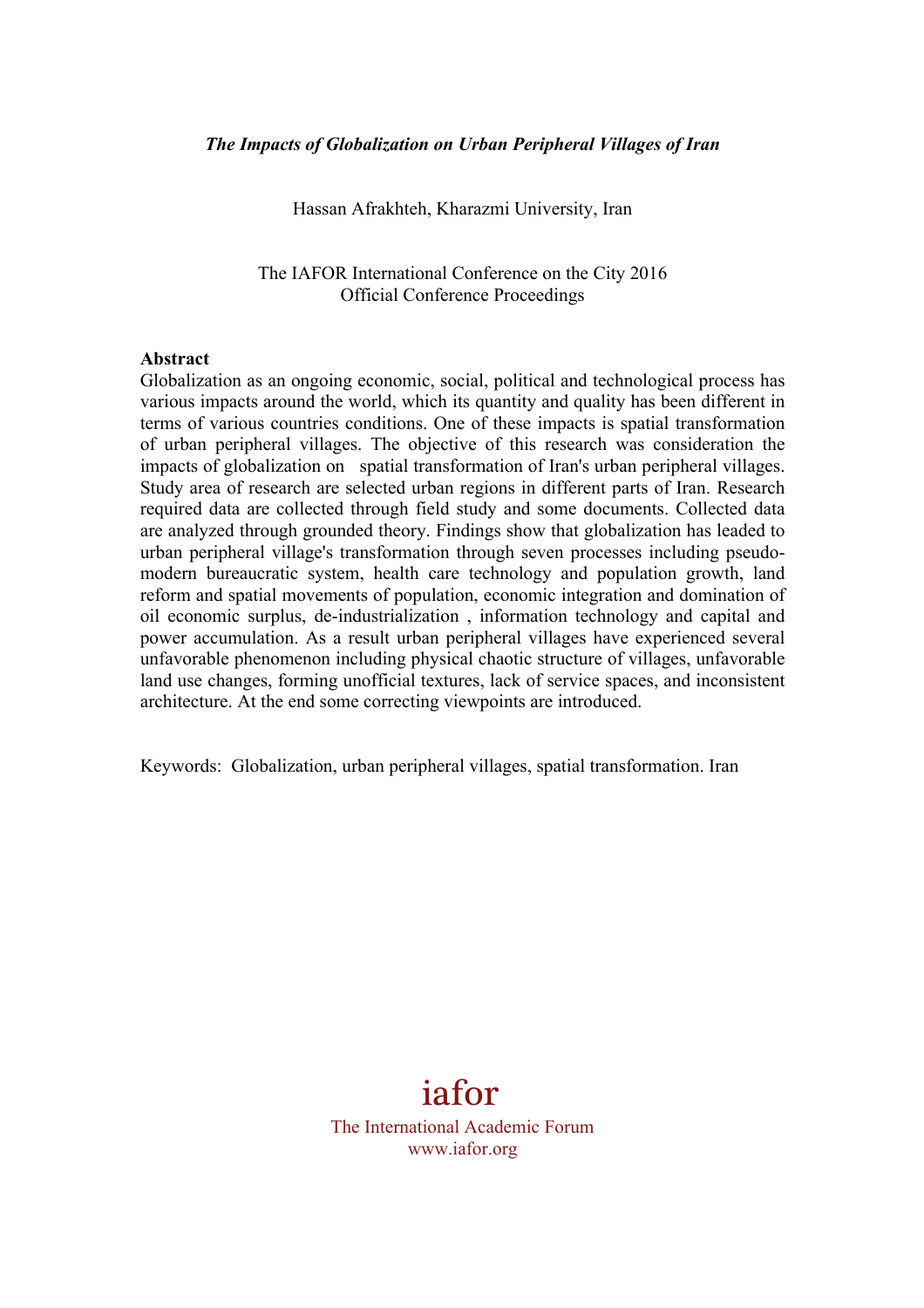#### **Introduction**

Globalization is a set of economic processes in which production, marketing and investment are integrated across the borders of nations. The liberalization and opening up of markets to the global economy is leading to the emergence of a single market for goods, capital, technology, services and information and to some extent labor (Suresh, 2003).

Rural space of Iran has influenced by special residency pattern following neoclassic economic theories and growth pole spatial planning approaches since 1920. Most of rural settlements have lost their population as a result of urban-rural differences intensification and emigration process. The high immigrant population concentration in the urban peripheral villages have leaded to their unequal extension. Most of these villages have found dormitory role, their economic structure have changed from agricultural production to a place which are depended on the cities completely. Economic structure of villages have taken distance from organic dynamic transformation in compliance with urban economic process. This social and cultural structure are in contrast with existing social structure of villages (Saeidi et all, 2014, 11).

Physical extension of cities caused agricultural lands of urban peripheral villages convert to residential and services land use. Changes in rural land use have led to changes in rural function and its physical texture. Because of low price of land, urban population have been settled in these villages therefore, uncontrolled construction of housing and service building have leaded to chaotic texture of urban peripheral village. These villages also have faced with managerial problems.

Uncontrolled urban growth has rooted in various factors but the most important one is uncontrolled rural-urban emigration. Cities are unable properly accommodate all the increased population, therefore parts of added population are driven to urban peripheral area (villages).In fact, emigration to urban area provide services and economic possibilities for the people but emigrant and even urban citizen return to peripheral villages, because the cost of living and specially the price of land and housing are rather low at urban peripheral villages than cities. Due to such a process, most of these villages find dormitory function that means most of their residents work at the city and commute to rural area as their living center. Therefore, the economic structure of villages change, agricultural economy weakened or remove. As a result economic structure of villages depend on urban economic process ( Ziahe tavana &Ghadermazi, 2010: 119-135).

Spatial transformation of urban peripheral villages in Iran have leaded to spatial disorder and unwanted socio-economic consequences. Spatial development authorities cannot ignore these process and their impacts, it is necessary to analyses these trends deeply and try to manage them. The objective of this research is considering factors affecting spatial transformation of Iran's urban peripheral villages.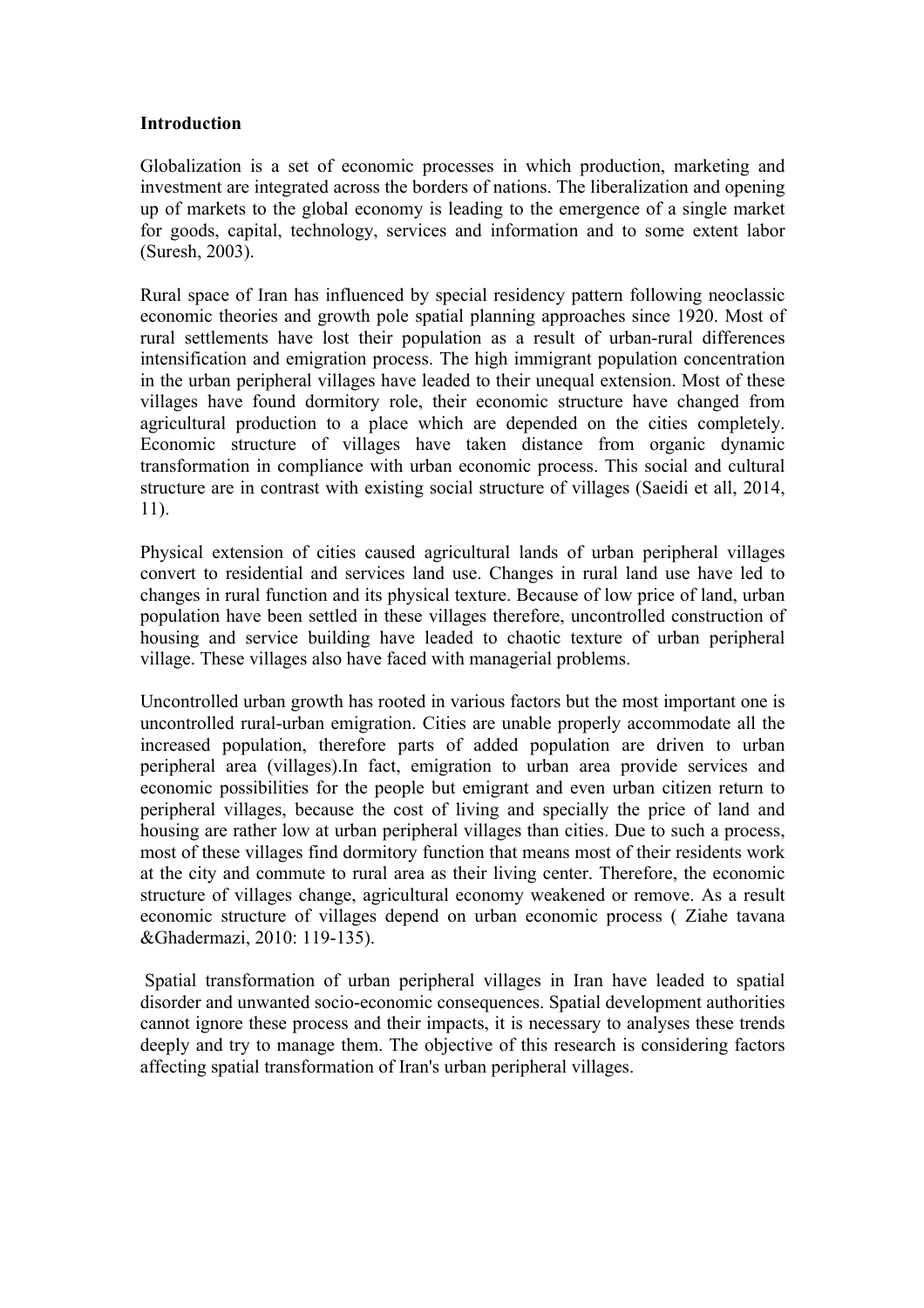# **Methods**

Research study area are selected urban regions in different parts of Iran including Gorgan, Kirman, Zahedan, Tehran, Birzand Karaj, Robatkarim, Nazarabad, Fouman and Sanandaj. Research method is based on grounded theory. Research required data are collected through field study and some documents. Collected data are analyzed through spatial approach and grounded theory.

# **Result and Discussion**

Table no 1 shows research simple villages in terms of their central cities, percent of native people, effective factors on village's area extension, and physical problems from people's viewpoints based on field studies (interview, filling questionnaire) and some documents.

Table 1: research simple villages in terms of their central cities, percent of native people, effective factors on village's area extension, and physical structure problems from people's viewpoints

| City                            | Villa<br>ge | Percent<br>of native | Effective factors on<br>village's<br>area | Physical structure problems      |  |
|---------------------------------|-------------|----------------------|-------------------------------------------|----------------------------------|--|
|                                 |             | people               | extension                                 |                                  |  |
| Gorgan                          | Ozin        | 20                   | 1-Population                              | 1- Constructing outside          |  |
| Najafi                          | eh          |                      | natural growth.                           | of village's official territory. |  |
| Kany et                         |             |                      | 2- Land occupation                        | $2 -$<br>Constructing            |  |
| all<br>$\overline{\phantom{a}}$ |             |                      | by people<br>and                          | development<br>regardless        |  |
| 2014                            | Anji        | 22                   | migrants.                                 | plan's criterion.                |  |
|                                 | rab         |                      |                                           | $3 -$<br>Uncontrolled<br>land    |  |
|                                 |             |                      |                                           | use changes.                     |  |
|                                 |             |                      |                                           | Disproportion<br>$4-$<br>of      |  |
|                                 |             |                      |                                           | residential land use<br>and      |  |
|                                 |             |                      |                                           | service land use.                |  |
|                                 |             |                      |                                           | Unofficial texture<br>$5-$       |  |
|                                 |             |                      |                                           | formation                        |  |
| Karaj                           | Farh        | 31.75                | 1-Population                              | Constructing outside<br>$1-$     |  |
| (Zaman                          | abad        |                      | natural growth.                           | of village's official territory. |  |
| i, 2013                         |             |                      | 2- Land occupation                        | Constructing<br>$2 -$            |  |
|                                 |             |                      | by people and                             | development<br>regardless        |  |
|                                 |             |                      | migrants.                                 | plan's criterion.                |  |
|                                 |             |                      | 3- Land Grant by                          | $3-$<br>Uncontrolled<br>land     |  |
|                                 |             |                      | institutions.<br>use changes.             |                                  |  |
|                                 |             |                      | 4- Villa building.                        | Disproportion<br>$4-$<br>of      |  |
|                                 |             |                      | 5-Invasion of urban                       | residential land use<br>and      |  |
|                                 |             |                      | service land use.                         | service land use.                |  |
|                                 |             |                      |                                           | Unofficial texture<br>$5-$       |  |
|                                 |             |                      |                                           | formation                        |  |
| Zaheda                          | Hem         | 9.7                  | 1- Land occupation                        | $1 -$<br>Constructing outside    |  |
| $n(A$ frak                      | atab        |                      | people<br>by<br>and                       | of village's official territory. |  |
| hteh,20                         | ad          |                      | migrants.                                 | $2 -$<br>Constructing            |  |
| (06)                            |             |                      | $2 -$<br>Lack<br>of                       | regardless<br>development        |  |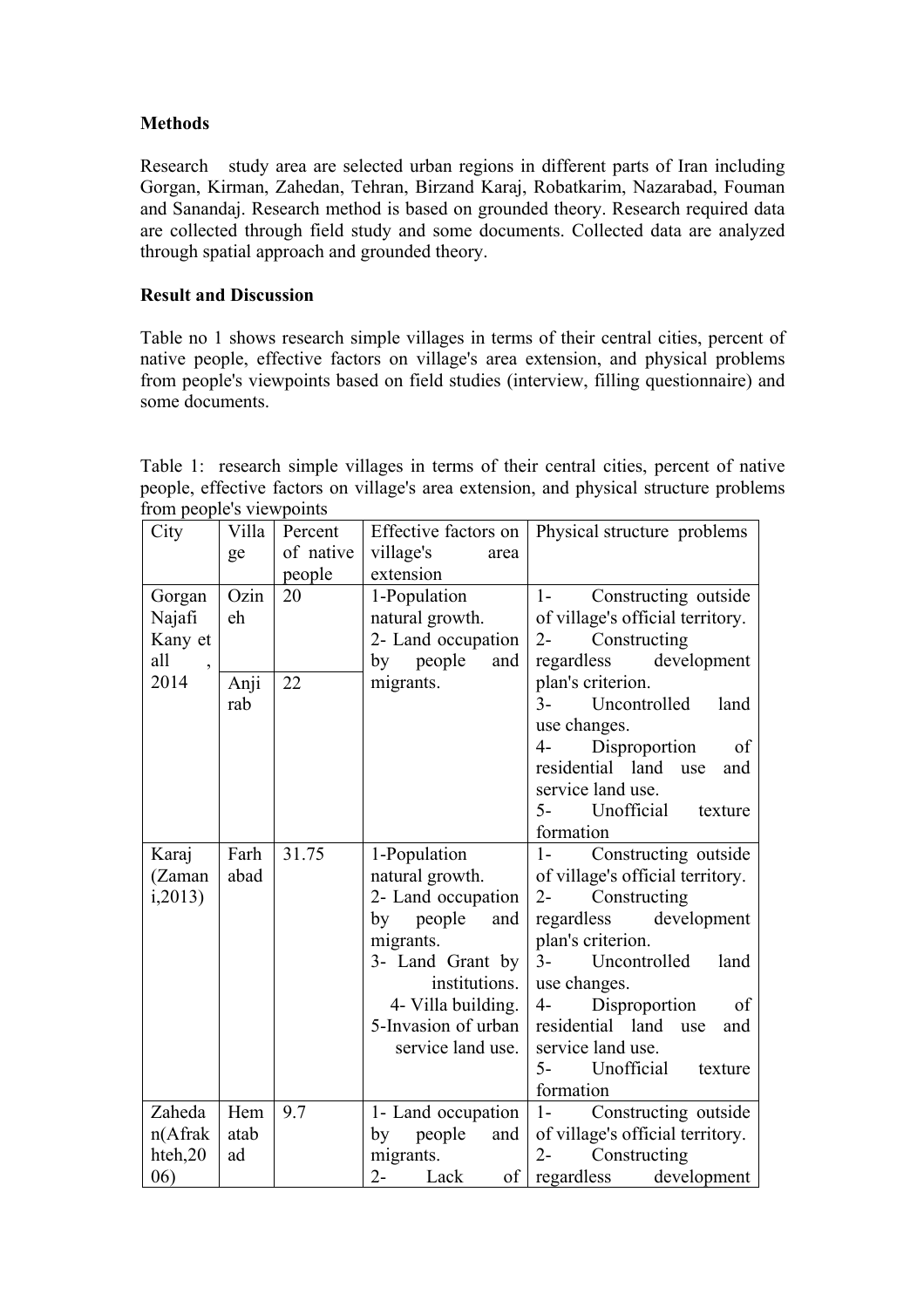| Robat<br>karim<br>(afrakht<br>ehm<br>Yosefy,<br>2005)         | Orin<br>Khai<br>raba<br>d,<br>Ham<br>adan<br>ak | 31.2 | competition<br>potentiality<br>traditional<br>production land use<br>with housing and<br>service land use.<br>Population<br>$1-$<br>natural growth.<br>2- Land occupation<br>by people and<br>migrants.<br>$3-$<br>Lack<br>of<br>competition<br>potentiality<br>traditional<br>production land use<br>with housing and<br>service land use. | plan's criterion.<br>$3-$<br>Uncontrolled<br>land<br>use changes.<br>$4-$<br>Disproportion<br>of<br>residential land<br>use<br>and<br>service land use.<br>Unofficial<br>$5-$<br>texture<br>formation<br>$1 -$<br>Constructing outside<br>of village's official territory.<br>Constructing<br>$2 -$<br>regardless<br>development<br>plan's criterion.<br>$3-$<br>Uncontrolled<br>land<br>use changes.<br>$4-$<br>Disproportion<br><sub>of</sub><br>residential land<br>and<br>use<br>service land use.<br>5- Unofficial<br>texture<br>formation |
|---------------------------------------------------------------|-------------------------------------------------|------|---------------------------------------------------------------------------------------------------------------------------------------------------------------------------------------------------------------------------------------------------------------------------------------------------------------------------------------------|-------------------------------------------------------------------------------------------------------------------------------------------------------------------------------------------------------------------------------------------------------------------------------------------------------------------------------------------------------------------------------------------------------------------------------------------------------------------------------------------------------------------------------------------------|
| Sanand<br>aj<br>(Ziahe<br>tavana<br>&Ghad<br>ermazi,<br>2010) | Nay<br>sar,<br>Hass<br>anab<br>ad               | 17.5 | Population<br>$1-$<br>natural growth.<br>2- Land occupation<br>by people<br>and<br>migrants.                                                                                                                                                                                                                                                | Constructing outside<br>$1 -$<br>of village's official territory.<br>Constructing<br>$2 -$<br>regardless<br>development<br>plan's criterion.<br>Uncontrolled<br>$3-$<br>land<br>use changes.<br>$4-$<br>Disproportion<br><sub>of</sub><br>residential land<br>and<br>use<br>service land use.<br>Unofficial texture<br>$5-$<br>formation                                                                                                                                                                                                        |
| <b>Birjand</b><br>(Afrakh<br>teh,<br>Hajipou<br>r, 2014       | <b>Neg</b><br>hab,<br>Mas<br>uma<br>bad         | 47   | Population<br>$1-$<br>natural growth.<br>2- Land occupation<br>by<br>people<br>and<br>migrants.<br>$% \overline{a}$ of<br>$3-$<br>Lack<br>competition<br>potentiality<br>traditional<br>production land use<br>with housing and<br>service land use.<br>4- Villa building.                                                                  | Constructing outside<br>$1-$<br>of village's official territory.<br>Constructing<br>$2 -$<br>development<br>regardless<br>plan's criterion.<br>$3-$<br>Uncontrolled<br>land<br>use changes.<br>Disproportion<br>$4-$<br>of<br>residential land use<br>and<br>service land use.<br>$5-$<br>Building Materials<br>changes<br>and<br>using<br>nonnative materials.                                                                                                                                                                                 |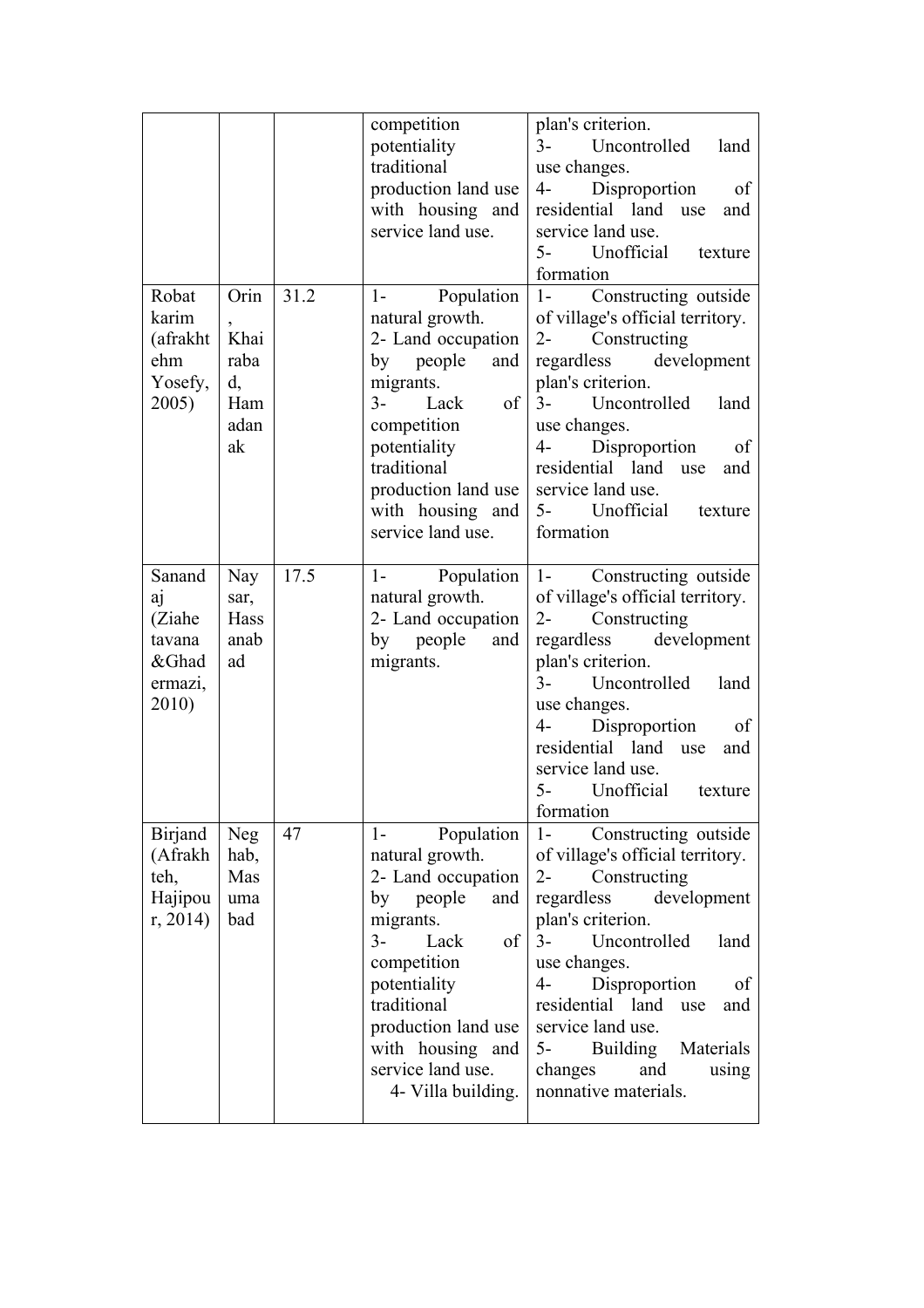| Fouma       | Nog   | 45    | $1-$                                | Population   1- Constructing outside |
|-------------|-------|-------|-------------------------------------|--------------------------------------|
| n           | urab  |       | natural growth.                     | of village's official territory.     |
|             |       |       | 2- Land occupation                  | $2 -$<br>Constructing                |
|             |       |       | by people and                       | regardless development               |
|             |       |       | migrants.                           | plan's criterion.                    |
|             |       |       | $3-$<br>Lack<br>of                  | $3-$<br>Uncontrolled<br>land         |
|             |       |       | competition                         | use changes.                         |
|             |       |       | potentiality                        | 4- Disproportion<br>of               |
|             |       |       | traditional                         | residential land use<br>and          |
|             |       |       | production land use                 | service land use.                    |
|             |       |       | with housing and                    |                                      |
|             |       |       | service land                        |                                      |
| Fouma       | Mak   | 68    | $1-$                                | Population   1- Constructing outside |
|             |       |       |                                     |                                      |
| $\mathbf n$ | leva  |       | natural growth.                     | of village's official territory.     |
|             | n     |       | 2- Land occupation                  | 2- Constructing                      |
|             |       |       | by<br>people<br>and                 | regardless development               |
|             |       |       | migrants.                           | plan's criterion.                    |
|             |       |       | $3-$<br>Lack<br>of                  | 3- Uncontrolled land                 |
|             |       |       | competition                         | use changes.                         |
|             |       |       | potentiality                        | Building Materials<br>4-             |
|             |       |       | traditional                         | changes<br>and<br>using              |
|             |       |       | production land use                 | nonnative materials                  |
|             |       |       | with housing and                    |                                      |
|             |       |       | service land use.                   |                                      |
|             |       |       | 4- Villa building.                  |                                      |
|             |       |       |                                     |                                      |
| Nazara      | Tan   | 60-70 | 1- Villa building.                  | 1- Constructing outside              |
| bad(Do      | kam   |       | 1- Acceptance of                    | of village's official territory.     |
| lati,       | an    |       | from<br>emigrant                    | Constructing<br>$2 -$                |
| 2015)       | Sho   |       | Azerbaijan                          | regardless<br>development            |
|             | mali  |       | 3- Extension of   plan's criterion. |                                      |
|             | (10v) |       | small<br>industrial                 | $3-$<br>Uncontrolled<br>land         |
|             | illag |       | firms.                              | use changes.                         |
|             |       |       | 4-Extension<br>of                   |                                      |
|             | es)   |       | poultry Farming                     |                                      |
|             |       |       |                                     |                                      |
| Tehran      | Kas   | 25.05 | 74.5<br>percent<br>of               | 1- Villa building.                   |
| (Nedaei     |       |       | construction                        | 2- Uncontrolled land use             |
|             | har,  |       | are                                 |                                      |
| , 2014)     | Sang  |       | built<br>by<br>Tern's               | changes.                             |
|             | an,   |       | citizen outside the                 |                                      |
|             | Vard  |       | villages'<br>official               |                                      |
|             | ij)   |       | territory.                          |                                      |

Table no 1 shows that Iran's urban peripheral villages are encounter with seven negative spatial transformation. Including:

a) Construction outside the legal boundaries of villages and physical disorder;

b) Construction regardless development plan criterion in the project area;

c) Sever changes of land use, especially from agricultural fertile lands and natural resource to building;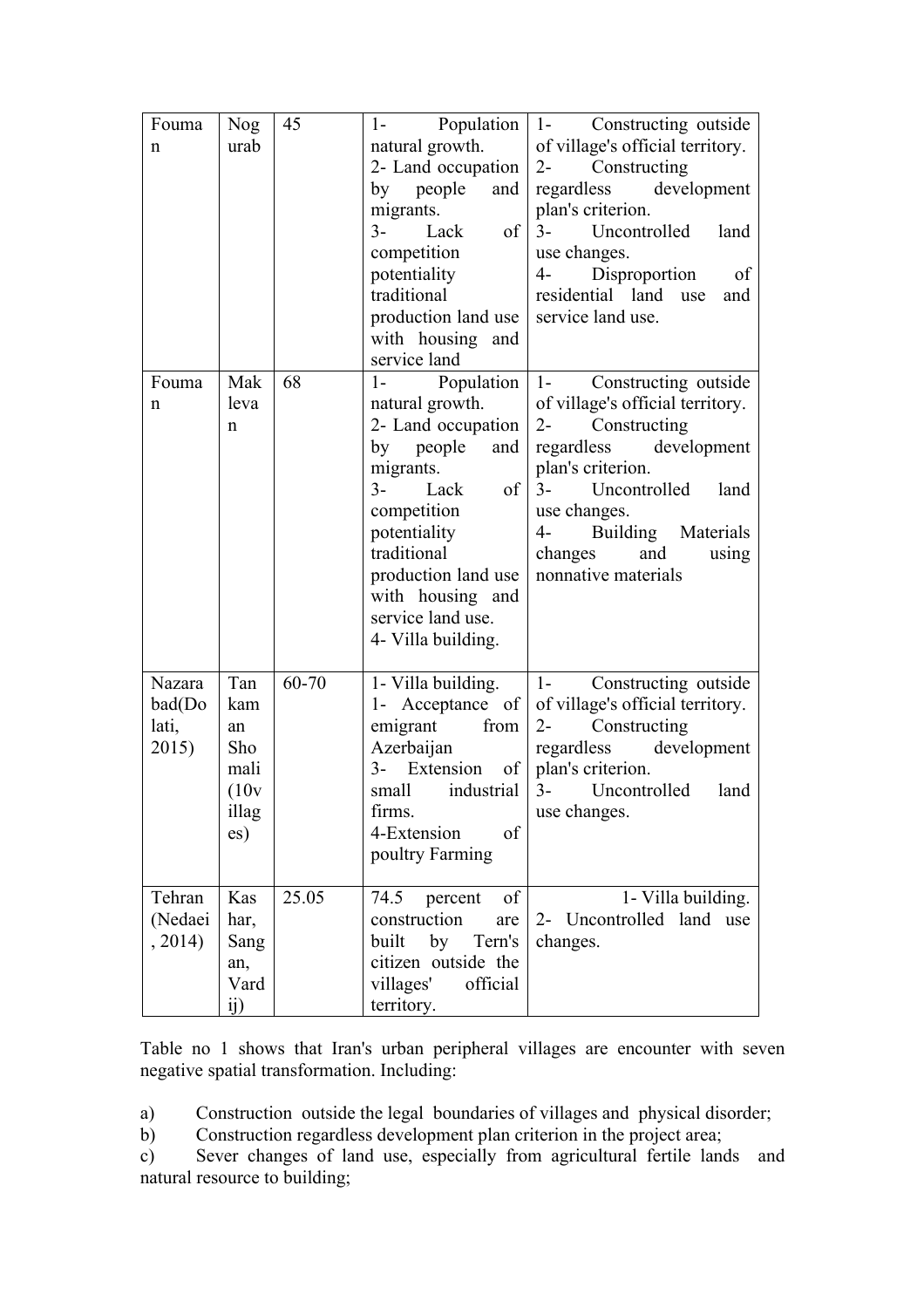- d) Disproportion of residential land use and service land use;
- e) Unofficial texture formation;

f) Changes on building materials and using nonnative building materials and architecture that is not in harmony with nature; and

g) Violations in the operation of Privacy Rivers.

For understanding the processes effective on spatial transformation of urban peripheral villages, grounded theory method has been handled (table 2).

Table 2: Processes effective on spatial transformation of urban peripheral villages analysis through grounded theory method

| Main phrase                                                            | Concepts       | Category         | Macro      |
|------------------------------------------------------------------------|----------------|------------------|------------|
|                                                                        |                |                  | Category   |
| There aren't strong will in the<br>illegal<br>government<br>to<br>stop | Land           |                  |            |
| construction.                                                          | occupation by  |                  |            |
| It is possible to make hosing                                          | immigrants     | Governmental     |            |
| regardless bureaucratic process in                                     |                | Bureaucratic     |            |
| the urban peripheral villages.                                         |                |                  |            |
| Land use changes is possible                                           |                |                  |            |
| quasi-legally.<br>Illegal land use changes in not                      |                |                  | Government |
| difficult.                                                             |                |                  | policy     |
| by<br>The<br>land<br>delegated<br>be                                   | Governmental   |                  |            |
| institution to their members.                                          | management     |                  |            |
| tasks<br>responsible<br>The<br>of                                      |                |                  |            |
| instructions are parallel.                                             |                |                  |            |
| Residential<br>lands<br>urban<br>in                                    | Economic       | Economic         |            |
| peripheral villages are cheaper                                        | efficiency     | efficiency due   |            |
| than urban lands.                                                      |                | to construction  |            |
| Agricultural<br>land<br>use<br>cannot                                  |                | possibilities in |            |
| with<br>residential,<br>compete                                        |                | the<br>places    |            |
| commercial and services land use                                       |                | without          |            |
| economically.                                                          |                | infrastructure   |            |
| After illegal construction in a                                        | Poor people    |                  |            |
| places by poor people. Finally<br>there                                | supporting     |                  |            |
| government<br>recognizes<br>officially and the price of land           | policy         |                  |            |
| increases.                                                             |                |                  |            |
| Legal construction is expensive                                        | Cost           | Lack<br>of       |            |
| We cannot borrow for housing                                           | differences    | regulation       |            |
| because we do not have sponsor                                         |                | coordination     |            |
| We cannot borrow for housing                                           |                | with<br>target   |            |
| because we can't pay installments                                      |                | gropes abilities |            |
| Population<br>natural<br>growth                                        | Population     |                  |            |
| increase construction demands                                          | natural        | Population       |            |
|                                                                        | growth         | growth           | population |
| Emigration and immigration have                                        | of<br>Fluidity |                  |            |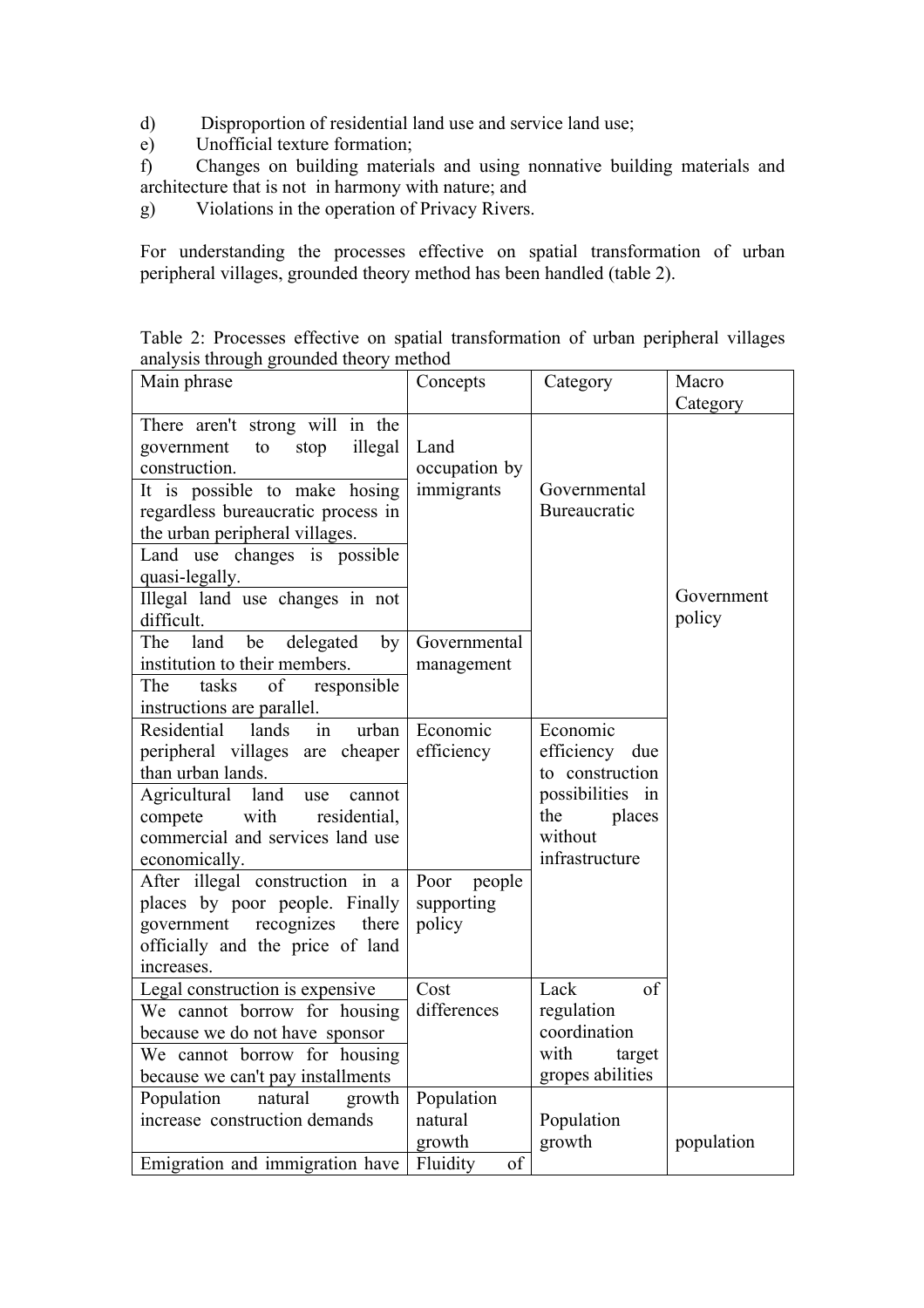| faced construction management<br>with difficulties                                                                                                                                                                                                      | population                                           |                                                   |                              |
|---------------------------------------------------------------------------------------------------------------------------------------------------------------------------------------------------------------------------------------------------------|------------------------------------------------------|---------------------------------------------------|------------------------------|
| Public transportation extension<br>caused population daily<br>have<br>commuting between town and<br>county<br>Public<br>transportation extension<br>have caused people work at the<br>city and accommodate at village                                   | Population<br>daily<br>commuting                     | The separation<br>work and<br>οf<br>accommodation | Transportation<br>technology |
| Traditional<br>production<br>has<br>eliminated by importing similar<br>goods<br>Traditional<br>production<br>has<br>eliminated<br>due<br>to<br>economic<br>inefficiency<br>Agricultural production<br>has<br>limited due to lack of irrigation<br>water | Land<br>uses<br>competition                          | Optimal use of<br>land by private<br>sector       | Land yield                   |
| build<br>villa<br>Health<br>gropes<br>(Apartment)<br>unofficial<br>build<br>Poor gropes<br>construction<br>Urban lands private ownerships<br>has limited poor people residence<br>space in the cities                                                   | Power<br>and<br>capital<br>accumulation<br>at cities | Capital<br>accumulation                           | The rule<br>of<br>capital    |

According table no 2, seven interdependent process derived from globalization has affected urban peripheral transformation (Fig 1). Including: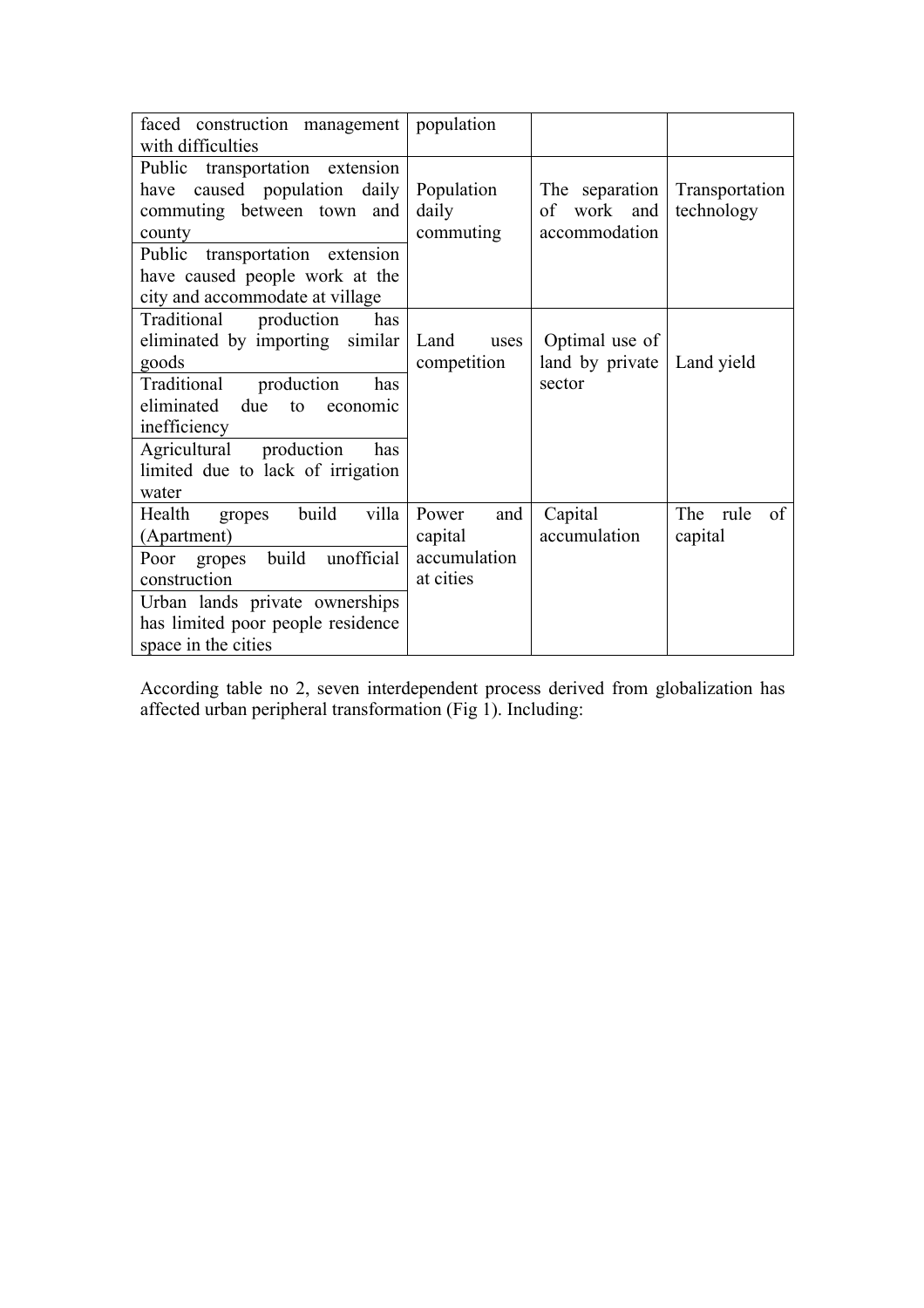

Fig 1: Conceptual pattern resulted from research

a) Inefficient bureaucratic system:

Mirza Taghy khan Amir kabir, Iranian prime minister attempts to establish an efficient bureaucratic system in the  $19<sup>th</sup>$  century, but failed because of old social structure, social traditions resistance and lack of financial resource to pay cost of a modern bureaucratic system.

Establishment of quasi modern bureaucratic system is related to Reza Shah and Iran's economic integration with Europe. This system couldn't save himself from strong political, social and cultural customs in spite of many efforts and various reform. This system have characteristics like concentration of power and authority, lack of meritocracy principal, lack of independence for directors, limited efficient staffs and corruption. The management of affairs are in the hands of parallel institution that sometime neutralize each other's activities. Domination of oil rentier economy reinforces the corruption, because oil rentier government has much interdependency from community, since are not depended on society's taxes and income, while modern bureaucratic system with characteristics like enough power and authorities, meritocracy, real interdependency and technical competence manage community development processes ( Delfroz, 2015: 334-354).

Spatial planning of Iran has been based on growth pole approach which encourages industrial investment in the urban centers. Fowling from neoclassical economic approaches based on growth pole have leaded to urban slum and physical disorder of urban peripheral villages. One phenomenon in the cities all around the world is annexation, through this process urban spaces extend to peripheral territory and joins the peripheral spaces to urban area (Saeidi , Hoseini Hasel, 2006, 7-18).Extension of motor vehicles causes peripheral spaces occupied by the cities ( Memford, 2009: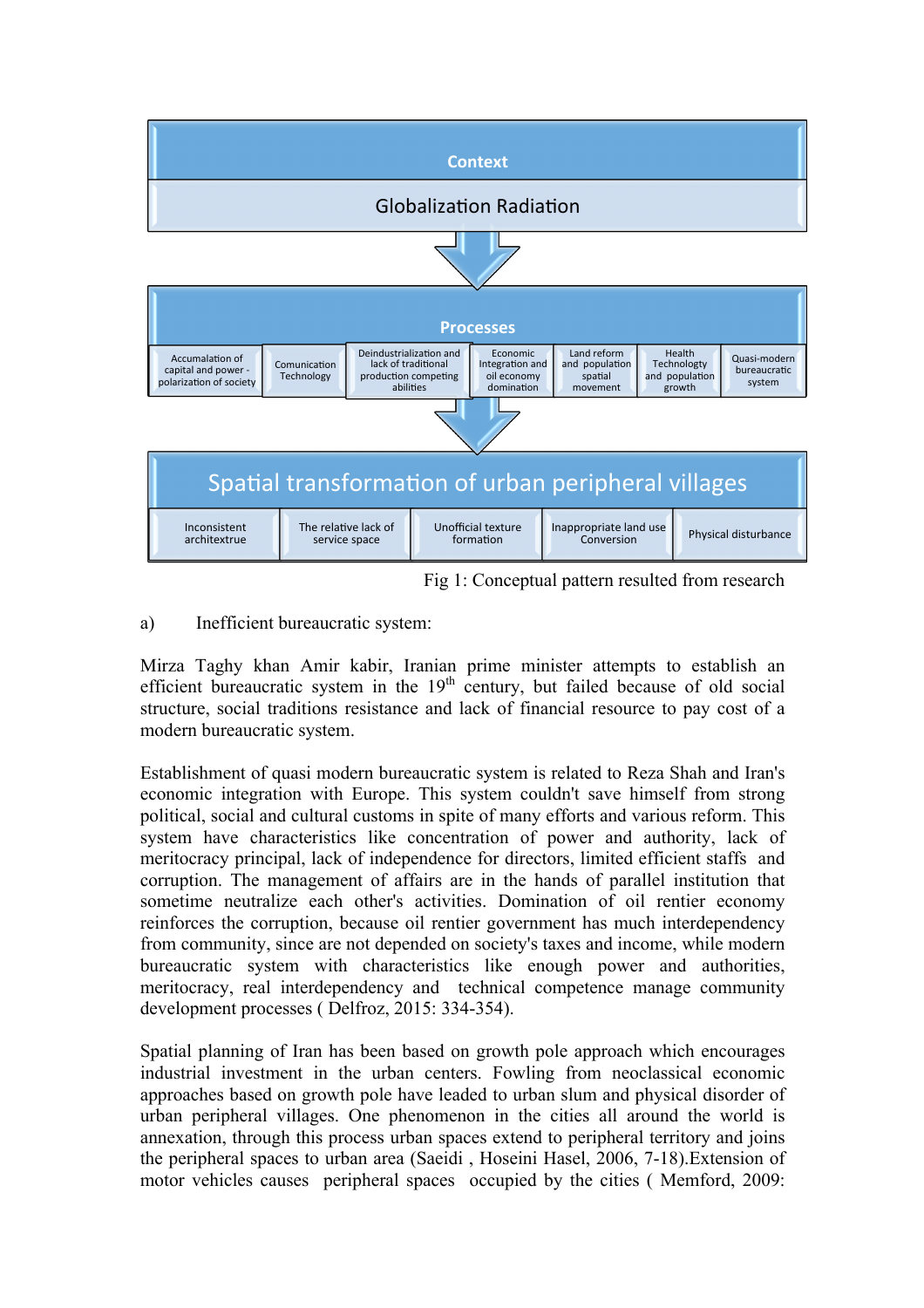678-699). Based on this process the annexation of peripheral spaces has been very fast by the cities all around the world including Asia, Europe, and America (Charrier, 1995: 243-254). Housing by poor people and villa building by riches are including responsible factors of urban sprawl ( Bastie & Dezert, 2004, 204).

### b) Health care technology and population growth:

Extension of health care technology is a phenomenon related to globalization trend which often have extended from western countries to developing countries. This trend has decreased mortality rate and caused population growth. Absolute population growth and immigration trend has increased construction demands and insatiability of population which in turn has faced urban peripheral villages with management problems. In these villages, services space are not in accordance with population needs, therefore, rural population commute to urbans centers for access required services that in turn increased traffic and social problems.

# c) Land reform:

Land reform which have accomplished by Iran's previous regime has been a global trend. In fact, this trend was the result of global peasant's movement and pressure from western countries, especially USA to the Shah of Iran which executed in a very complex condition of Iran (Pacoima, 1984:96). Land reform has been one factors which reinforced rural-urban emigration in Iran; emigration process has been main effective factor of urban peripheral transformation.

# d) Iran's Economic Integration:

 Domination of oil in Iran's economy has been the result of Iran economic integration with global economy which reduced agricultural economy in the country economy. This trend caused rural-urban emigration process due to increases of urban economy prosperity and job opportunities. Rapid population growth of urban centers have leaded to urban sprawl and spatial transformation of urban peripheral villages.

### e) De-industrialization:

 De-industrialization of third world countries is driven from economic globalization's new phase. In this stage, traditional production including agricultural production, animal husbandry production and even traditional workshops production such as copper utensils or carpets were eliminated, they were labor intensive and relatively expensive and similar production were imported from industrial countries. Traditional production have not competing capabilities. Iranian products such as silk, tea, cotton and hemp have removed and nowadays, the markets of country are full of western imported goods. Therefore, Production spaces are devoted to service and residential spaces, which have leaded to land use changes of urban peripheral villages.

# f) Communication Technology:

Communication technology as main globalization factor has facilitated foreign goods importing, this technology have also reinforced mass rural-urban emigration and population commuting possibilities due to reducing cost of communication and transportation ( Hite,1998:1-15). With increasing population concentration in the cities and peripheral villages, the need of required drinking water is increased, so water deficiency especially deficiency of drinking water is a common problem which acts in loss of agricultural production in the urban peripheral villages. Based on spatial distribution approaches (operation of the circuit) there are positive relation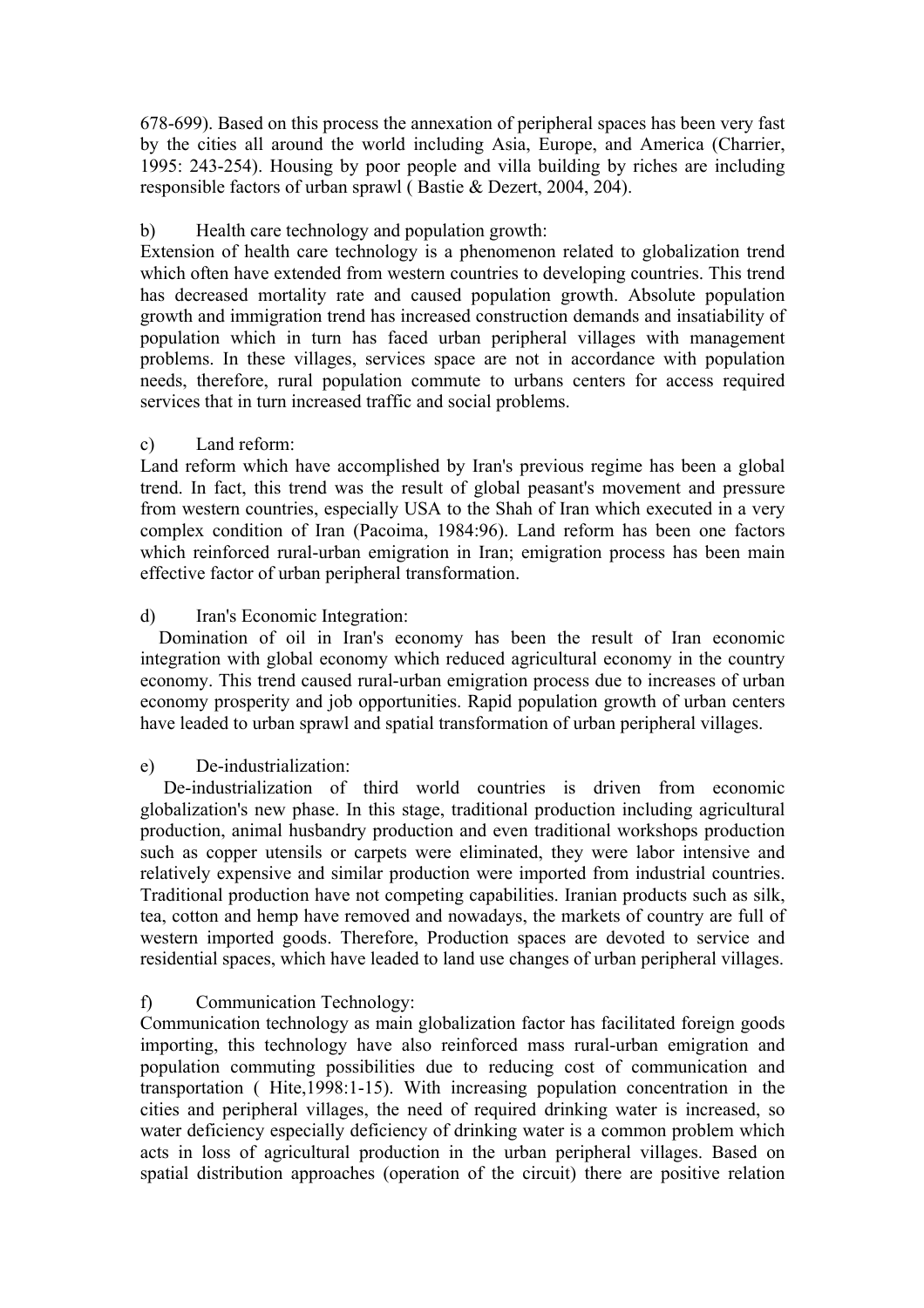between location of any activity and economic value of land. Any activities locate in the place far or close to the urban centers based on its location rent (Saeidi, Hoseini Hasel, 2010: 29-31).

#### g) Accumulation of Capital and Power:

There are meaningful relationship between capital accumulation and urban growth. Accumulation of capital in urban centers especially big metropolitan cities has been accompanied with power accumulation due to various economic, social and political conditions. Above mentioned situation has been intensified by globalization process. The outcome of this trend has been polarization of society, the poor, whom have not any access to benefits of economic development and the rich, that has completely benefited from globalization, industrialization and commercialization. Polarization of society regarding existing social, political and managerial characteristics have greet impacts on urban peripheral villages.

Economically, village have neither completely urban economy nor original rural economic activities.

From the lifestyle, villages are experiencing a transition from tradition to modernity or even postmodernity, different aspects of lifestyle are somehow mingled; young people in rural areas show a tendency toward urban lifestyle while older people prefer local rural lifestyle.

Spatially and physically affluent groups rush to village for production workshop, annoying land use and sometime villa building in the pleasant climate area, while poor people build unofficial and disorder housing in the villages. Therefore, urban peripheral villages experience complex spatial, physical and social conditions.

### **Conclusion**

According Harvey, competition within capitalism, has led all social actors to generate intellectual physical and social landscape favorable for the accumulation of capital in developed countries. But in Iran, governmental economy and quasi modern government based on brokerage doesn't provide healthy competition, as result, attempt for capital accumulation and added value doesn't lead to favorable transformation. Land role changes from production factor to commodity influenced by urban demand, has provided condition for land use changes from agricultural land use to service, housing, commercial and small industrial workshop land use. As result, unfamiliar spatial structure has imposed to the region.

Spatial planning is a key instrument for establishing long-term sustainable frameworks for social, territorial and economic development both within and between countries. Its primary role is to enhance the integration between sectors such as housing, transport, energy and industry, and to improve national and local systems of urban and rural development, also taking into account environmental considerations. Six key principles define the scope of spatial planning including: the democratic principle, the subsidiarity principle, the participation principle, the integration principle, the proportionality principle and the precautionary principle (United Nations, 2008:2-12). These are dreams which access to them is not so easy in a centralized and quasi modern system.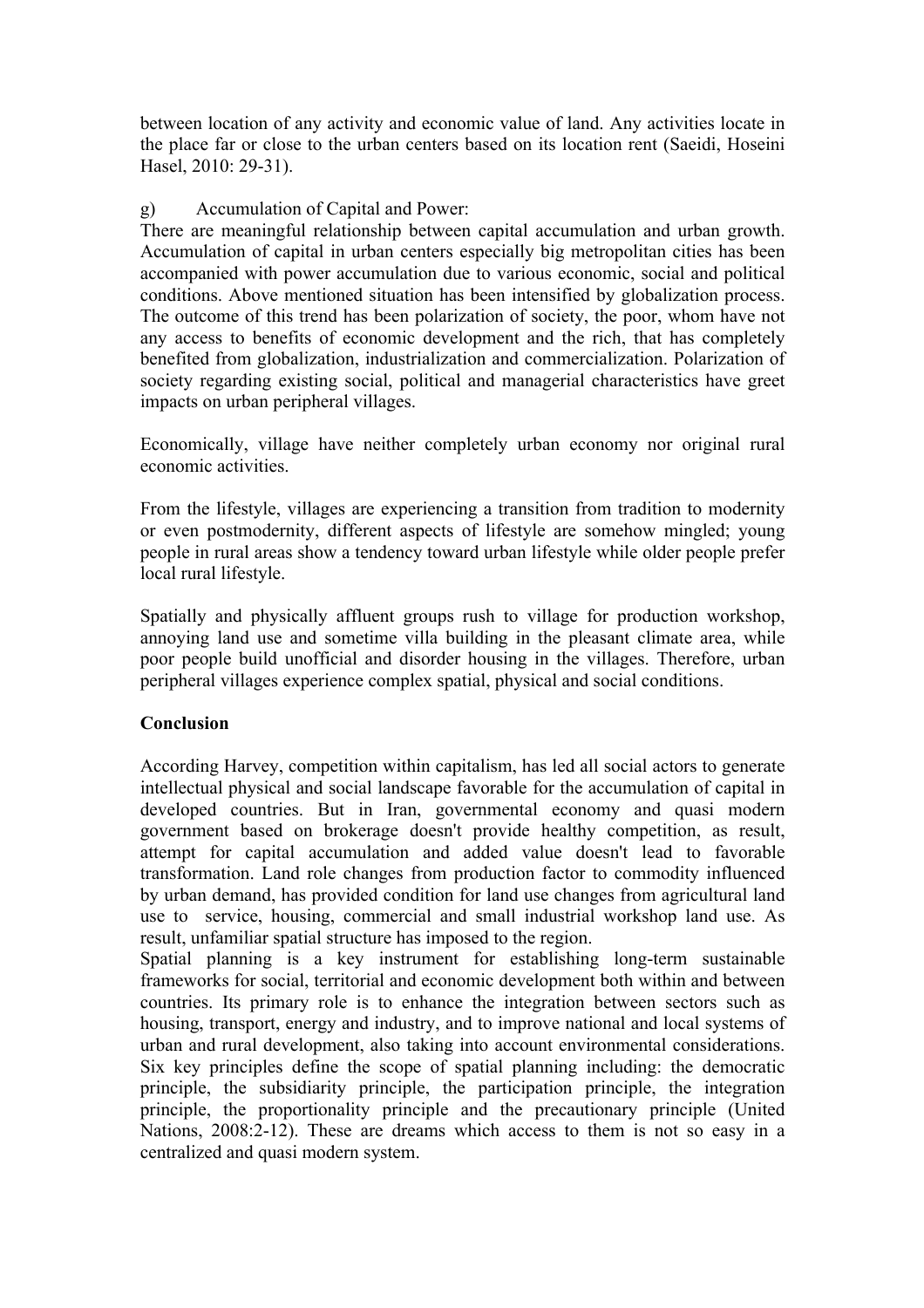#### **References**

Afrakhteh H, 2006. Infra-border trade, urban domination and rural function changes. *Geography and regional development*, No.4, pp121-138.

Afrakhteh H. Hajipoue M, 2014. Rural land's ownership transformation, reason and consequents. Space economy and rural development.No.3, pp 1-21.

Afrakhteh H. yousefi A, 2005. Environmental disaster in urban area, *Geography.*  No3*,* pp 147-162.

Bastie J. Dezert B. 2004. *La ville*. (Translated by ali Ashrafi). Art University, Tehran.

Charrier J. B, 1995. *Cities and villages* Translated by sahami c). Nika press, Mashhad.

Delfroz M T.2015. State and development, Agah press, Tehran.

Dolati G, 2015. The role of urban relation on spatial transformation of urban peripheral villages, MSc thesis, Payam nour University, Tehran, Iran.

Hite J. 1998. *Land Use Conflicts on the Urban Fringe: Causes and Potential Resolution*, Strom Thurmond Institute, Clemson University, Clemson, SC.

Memford L, 2009. *City in the context of history* (translated by bloryan A). Rasa press, Tehran.

Najafi Kani A. A. et all, 2014. Challenges and strategy of spatial development, Gorgan peripheral villages. Space economy and rural development, No.3, pp 101-118.

Nedaei M, 2014. The role of local management on land use changes system of urban peripheral villages, MSc thesis, Kharazmi University, Tehran, Iran.

Pacione, M. 1984. *Rural geography*. London, Harper& Row Ltd.

Saeidi A. Hoseini Hasel S, 2010. Tehran and its peripheral settlements, *geography*, No. 12&13, pp 12-35.

Saeidi A. et all, 2014. Housing and structural-functional linkages, *geography,* No. 22&23, pp 45-69.

Suresh,B.S, 2003, Globalization And Urban Environmental Issues And Challenges, *third International Conference on Environment and Health,* Chennai, India, 15-17 December, 2003,Chennai: Department of Geography, University of Madras and Faculty of Environmental Studies, York University: 557 -561.

UNITED NATIONS, 2008. *SPATIAL PLANNING, Key Instrument for Development and Effective Governance with Special Reference to Countries in Transition*, New York and Geneva.